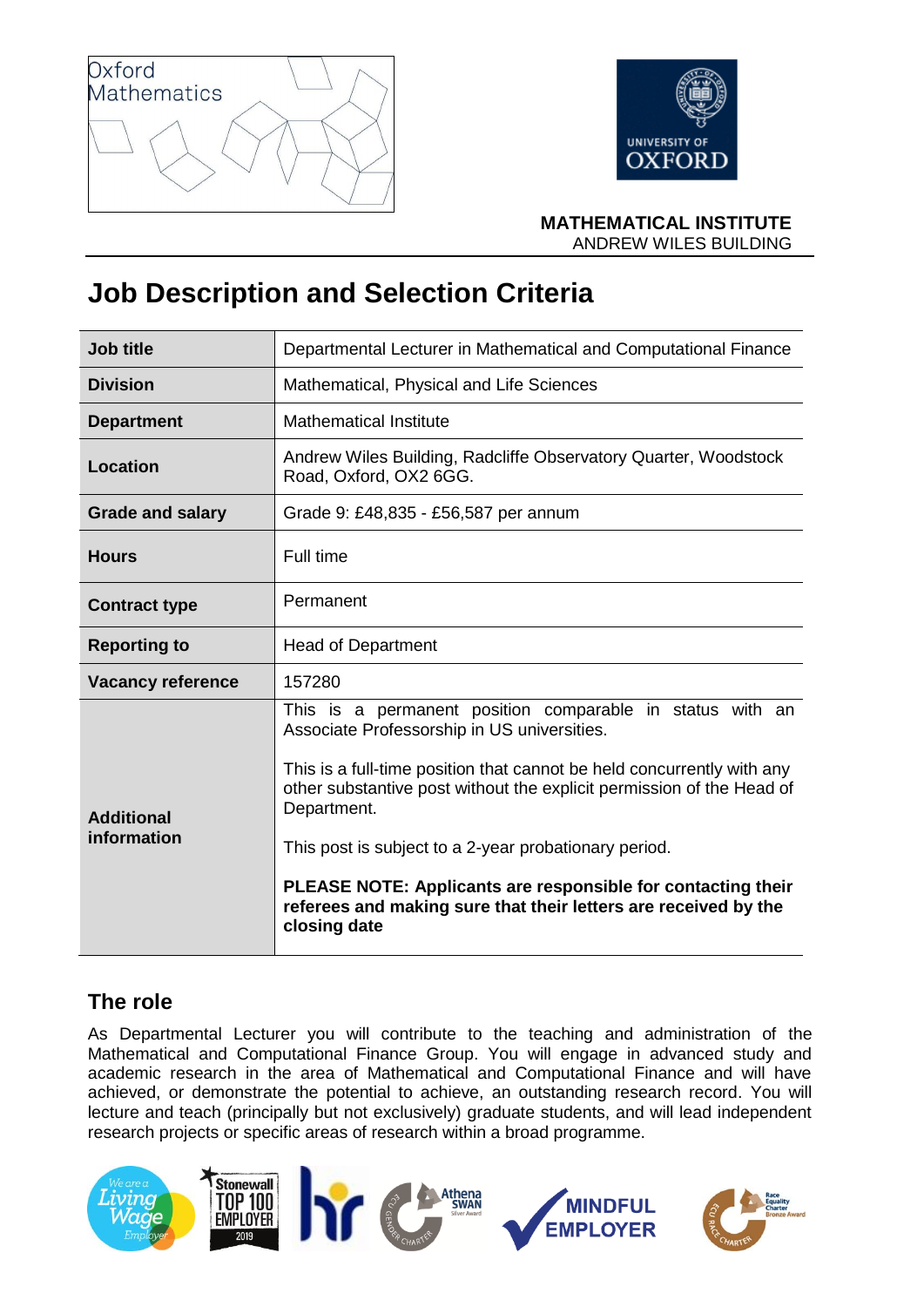You will also contribute to the teaching, research, and administration of the department. The department is proud to have held an Athena SWAN Silver Award since 2016, and aims for a strategic goal of improving the diversity of its undergraduate and postgraduate students and faculty, in particular the gender balance. The successful candidate is therefore expected to demonstrate experience of engaging with outreach and/or mentoring activities aimed at increasing diversity in mathematics.

Further details about the Mathematical and Computational Finance Group can be found [here.](https://www.maths.ox.ac.uk/groups/mathematical-finance)

# **Responsibilities**

The main duties of the post are as follows:

*Research*

- to engage in original research in the field of Mathematical and Computational Finance;
- to secure research funding and engage in the management of research projects;
- to disseminate research through publication in scholarly journals, participation in international conferences and seminars, and through other media;
- to build collaborations across the global research community;
- to engage in knowledge transfer activities.

#### **Teaching**

- to carry out teaching at undergraduate and graduate level including lectures, classes, demonstrations, and project supervision, under the direction of the Head of Department. The requirement will normally be;
	- $\circ$  to give not fewer than thirty-two lectures in each academic year;
	- $\circ$  to contribute not fewer than twelve sets of four classes (1.5 hours per class) per annum; or

- $\circ$  a broadly equivalent mix of lectures and classes as agreed, consistent with current departmental policies.
- to supervise research and MSc students.

#### *Examining*

• to take part in University examining as and when requested to do so.

#### *Administration*

- to participate in admissions and other administrative duties for the MSc in Mathematical & Computational Finance;
- to engage with outreach activities to support the department in achieving its strategic aim to improve the diversity of its undergraduate and postgraduate student body;
- to participate in the administration of the department as and when requested by the Head of Department.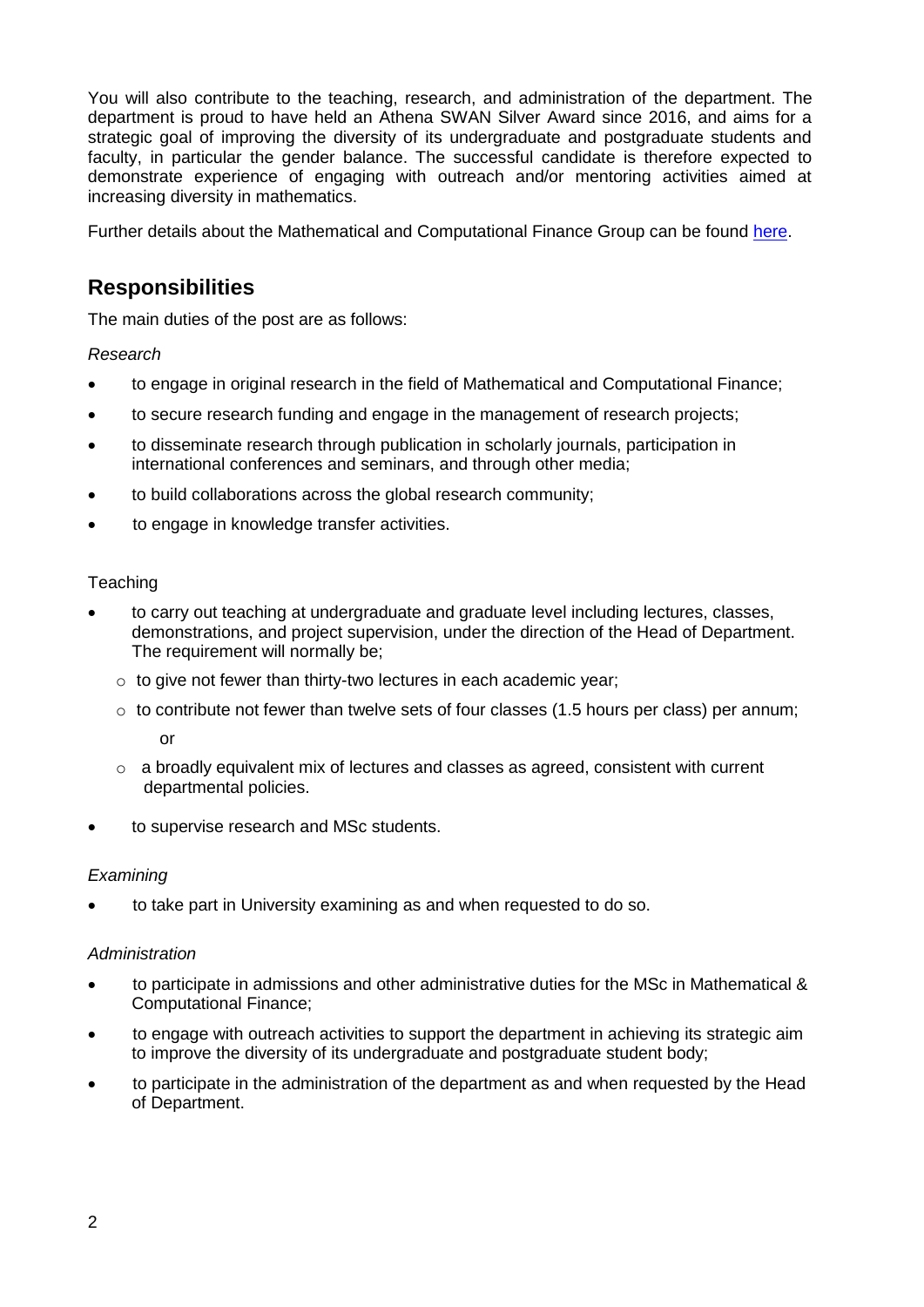# **Selection criteria**

Your application will be judged only against the criteria which are set out below. You should ensure that your application shows clearly how your skills and experience meet these criteria.

The Selection Panel for this process will comprise;

- Professor Mike Giles, Head of Mathematical Institute (Chair)
- Professor Rama Cont, Head of Mathematical & Computational Finance
- Professor Ben Hambly
- Professor Jan Obloj
- Dr Katia Babbar

The University is committed to fairness, consistency and transparency in selection decisions. Members of the selection committee are aware of the principles of equality of opportunity, fair selection and the risks of bias.

If, for any reason, you have taken a career break, parental leave or have had an atypical career and wish to disclose this in your application, the selection committee will take this into account, recognising that the quantity of your research and teaching experience may be reduced as a result.

#### **Essential selection criteria**

The successful candidate will be expected to meet the following criteria:

(a) A doctorate in mathematics or closely related subject;

(b) The proven ability and/or potential to carry out high quality independent research at an international level in Mathematical and/or Computational Finance, as evidenced by, for example, publications in leading international journals;

(c) Ability to attract research funding, with evidence (commensurate with career stage) of an excellent track record in obtaining research grants;

(d) The ability to communicate and disseminate research, as evidenced by, for example, invitation to and participation in conferences, seminars and research workshops;

(e) Experience of and ability to teach effectively, in particular:

- in undergraduate and graduate lectures, not exclusively in the area of his or her research expertise;
- in Intercollegiate Classes on a broad range of topics in the undergraduate mathematics syllabus;
- in lectures and classes for the postgraduate Mathematical and Computational Finance MSc course.
- (f) Ability to supervise graduate students;

(g) Excellent interpersonal skills necessary for undertaking small-group teaching and the supervision and pastoral care of students;

(h) Ability and willingness to undertake the full range of administrative duties within the department;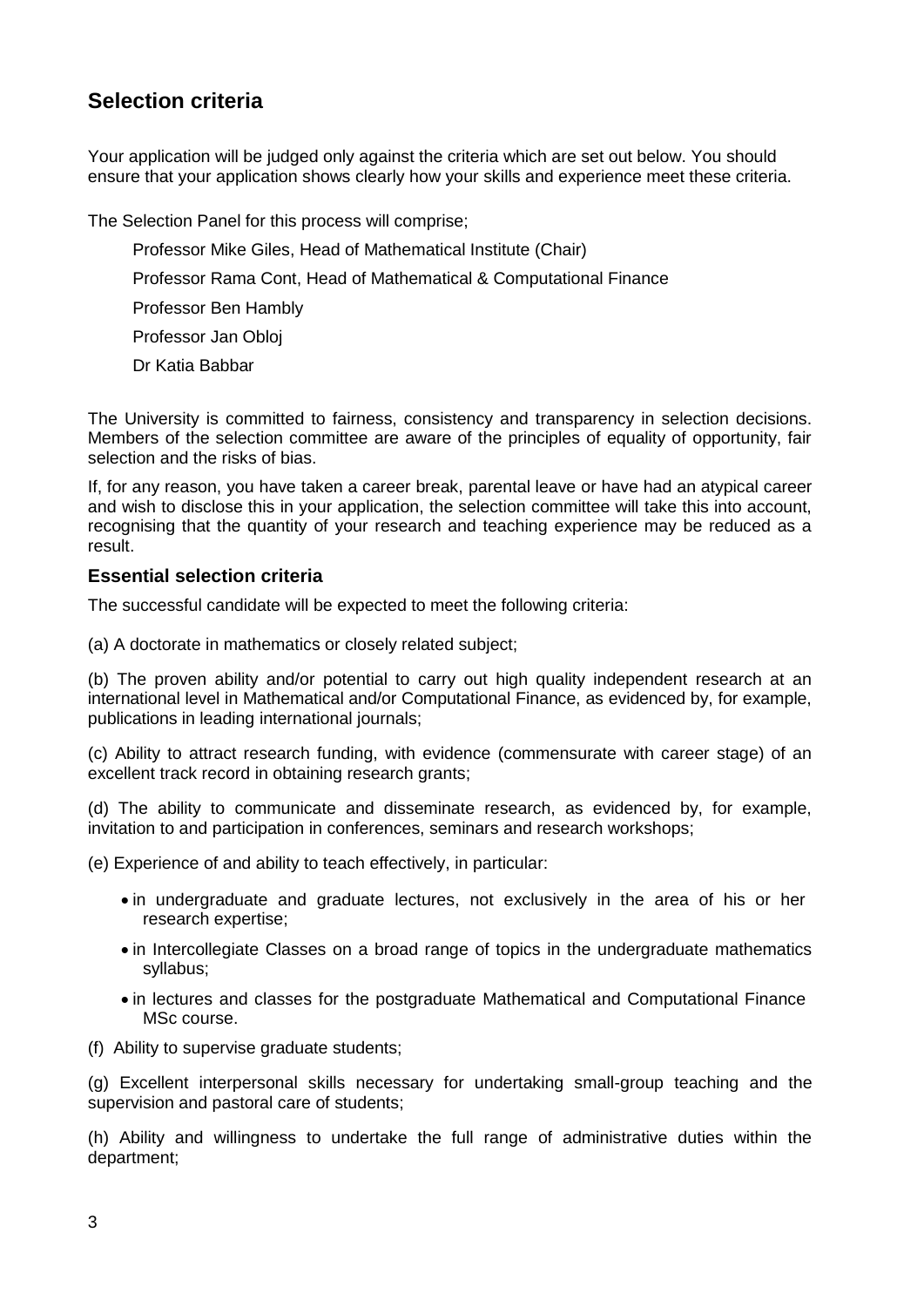- (i) Experience of research collaborations at national and international level;
- (j) Experience (commensurate with career stage) of supervising research students.

#### **Desirable selection criteria**

(a) Experience of supporting the personal and/or career development of under-represented groups within mathematics (for example through outreach activity, mentoring or acting as a role model).

### **Pre-employment screening**

If you are offered the post, the offer will be subject to standard pre-employment checks. You will be asked to provide: proof of your right-to-work in the UK; proof of your identity; and (if we haven't done so already) we will contact the referees you have nominated. You will also be asked to complete a health declaration so that you can tell us about any health conditions or disabilities for which you may need us to make appropriate adjustments.

Please read the candidate notes on the University's pre-employment screening procedures at: <https://www.jobs.ox.ac.uk/pre-employment-checks>

### **The Mathematical Institute**

The Mathematical Institute, as Oxford's Department of Mathematics is known, is one of the leading mathematics departments in the world. Our mathematical research, impact and environment were all ranked first in the UK in the 2014 Research Excellence Framework exercise, a government review of research in all UK universities. The Mathematical Institute is the focus of research into both fundamental mathematics and its applications, and our inclusive nature and overall size are key factors in the provision of an outstanding research environment for our members. The large number of faculty, postdocs and students in the Mathematical Institute, all supported by excellent facilities, allows us to maintain a critical mass in research groups encompassing a wide spectrum of mathematics, while our integrated nature fosters collaboration between fields. We also host a large number of academic visitors. Our web pages [\(www.maths.ox.ac.uk\)](http://www.maths.ox.ac.uk/) provide comprehensive information about all of our activities.

The research activities of the Institute as a whole can be gauged from the web pages of the research groups and centres within the Institute [\(www.maths.ox.ac.uk/research\)](http://www.maths.ox.ac.uk/research). The range of our research interests is well reflected by the profile of our faculty as listed at [www.maths.ox.ac.uk/people.](http://www.maths.ox.ac.uk/people) Many members of the Institute have received prestigious prizes and other special recognition for their work; some recent examples can be found at [www.maths.ox.ac.uk/news/awards-and-prizes.](http://www.maths.ox.ac.uk/news/awards-and-prizes)

The Mathematical Institute moved into the purpose-built Andrew Wiles Building in the University's Radcliffe Observatory Quarter in September 2013. As well as providing offices for all staff and graduate students, it houses a range of other facilities available to members of the department, including the Whitehead Library, a large range of meeting rooms, teaching spaces, lecture rooms, and social spaces, and a small laboratory for carrying out table-top experiments. For more information, see [www.maths.ox.ac.uk/about-us](http://www.maths.ox.ac.uk/about-us) .

Teaching is central to the life of the Mathematical Institute and we have around 900 undergraduates on course, some on joint courses with other departments. We teach around 250 students each year across five taught master's degree courses, and have over 250 doctoral students in residence at any one time. Our doctoral programme always attracts the best research students from across the world, and we have a broad mentoring and training programme.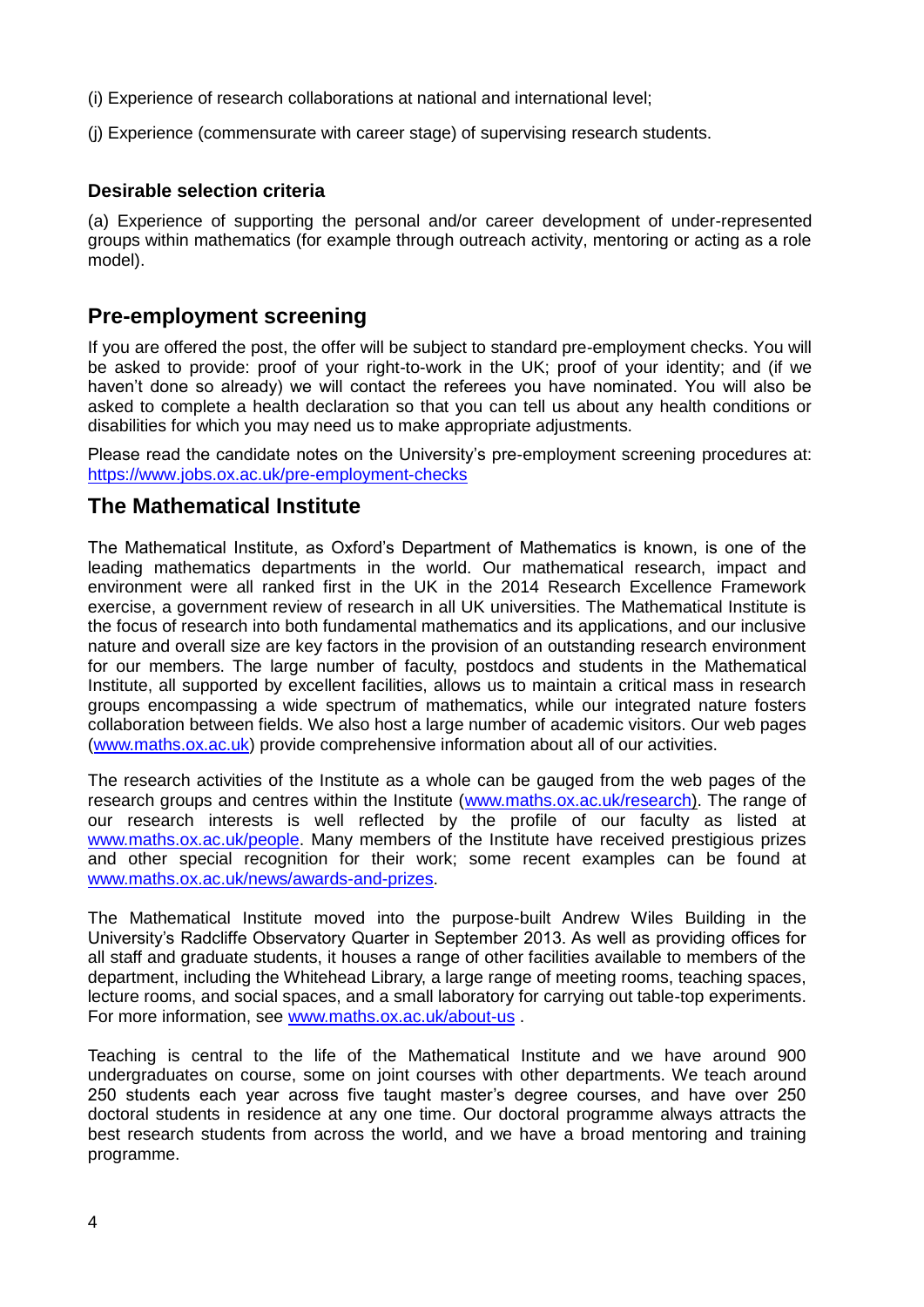The Mathematical Institute strives to ensure that all staff and students are given the opportunities and support they need to achieve their potential. We are committed to equality of opportunities and to advancing women's careers. We support staff returning from long-term absence with teaching relief, offer flexible working arrangements, and the department sponsors University nursery places to support the priority allocation of childcare to our staff. Further information about family support can be found below under University Benefits, Terms and Conditions. Our Equality, Diversity & Inclusion Committee<sup>1</sup> contributes to many aspects of our work, see [www.maths.ox.ac.uk/members/good-practice.](http://www.maths.ox.ac.uk/members/good-practice)

As part of the department's commitment to openness, inclusivity and transparency, we strongly encourage applications from all who consider they meet the requirements of the post, and particularly from women and ethnic minorities.

We have a number of family-friendly policies, such as the right to apply for flexible working, hybrid working, and support for staff returning from periods of extended absence. We are committed to ensuring an inclusive interview process and will reimburse up to £250 towards any additional care costs (for a dependent child or adult) incurred as a result of attending an interview for this position, which may not be applicable if the interviews are held remotely.

# **The Mathematical & Computational Finance Group**

The Oxford [Mathematical and Computational Finance Group](https://www.maths.ox.ac.uk/groups/mathematical-finance/) is one of the world's leading research groups in the area of mathematical modelling in finance and offers a thriving research environment, with experts covering multiple areas of quantitative finance. Our group maintains close links with the [Data Science](https://www.maths.ox.ac.uk/groups/data-science/members)**,** [Stochastic Analysis](https://www.maths.ox.ac.uk/groups/stochastic-analysis/members) and [Numerical Analysis](https://www.maths.ox.ac.uk/groups/numerical-analysis) groups as well as the [Institute for New Economic Thinking](https://www.ineteconomics.org/) (INET), the [Oxford-Man Institute of Quantitative](https://www.oxford-man.ox.ac.uk/)  [Finance](https://www.oxford-man.ox.ac.uk/) and the [Oxford Probability](https://oxfordprobability.wordpress.com/) Group, enabling cross-fertilisation of ideas and techniques.

The group runs the MSc in Mathematical and Computational Finance and is a partner in the EPSRC Centre for Doctoral Training in Mathematics of Random Systems.

# **The Mathematical, Physical, and Life Sciences Division**

The Mathematical, Physical, and Life Sciences (MPLS) Division is one of the four academic divisions of the University. In the results of the six-yearly UK-wide assessment of university research, REF2014, the MPLS division received the highest overall grade point average (GPA) and the highest GPA for outputs. We received the highest proportion of 4\* outputs, and the highest proportion of 4\* activity overall. More than 50 per cent of MPLS activity was assessed as world leading.

The MPLS Division's 10 departments and 3 interdisciplinary units span the full spectrum of the mathematical, computational, physical, engineering and life sciences, and undertake both fundamental research and cutting-edge applied work. Our research addresses major societal and technological challenges and is increasingly focused on key interdisciplinary issues. MPLS is proud to be the home of some of the most creative and innovative scientific thinkers and leaders working in academe. We have a strong tradition of attracting and nurturing the very best early career researchers who regularly secure prestigious fellowships.

We have around 6,000 students and play a major role in training the next generation of leading scientists. Oxford's international reputation for excellence in teaching is reflected in its position at the top of the major league tables and subject assessments.

 $\mathbf{1}$ <sup>1</sup> The Mathematical Institute was a founding supporter of the London Mathematical Society's Good Practice Scheme [\(www.lms.ac.uk/women/good-practice-scheme\)](http://www.lms.ac.uk/women/good-practice-scheme). We have held an Athena SWAN Silver since 2016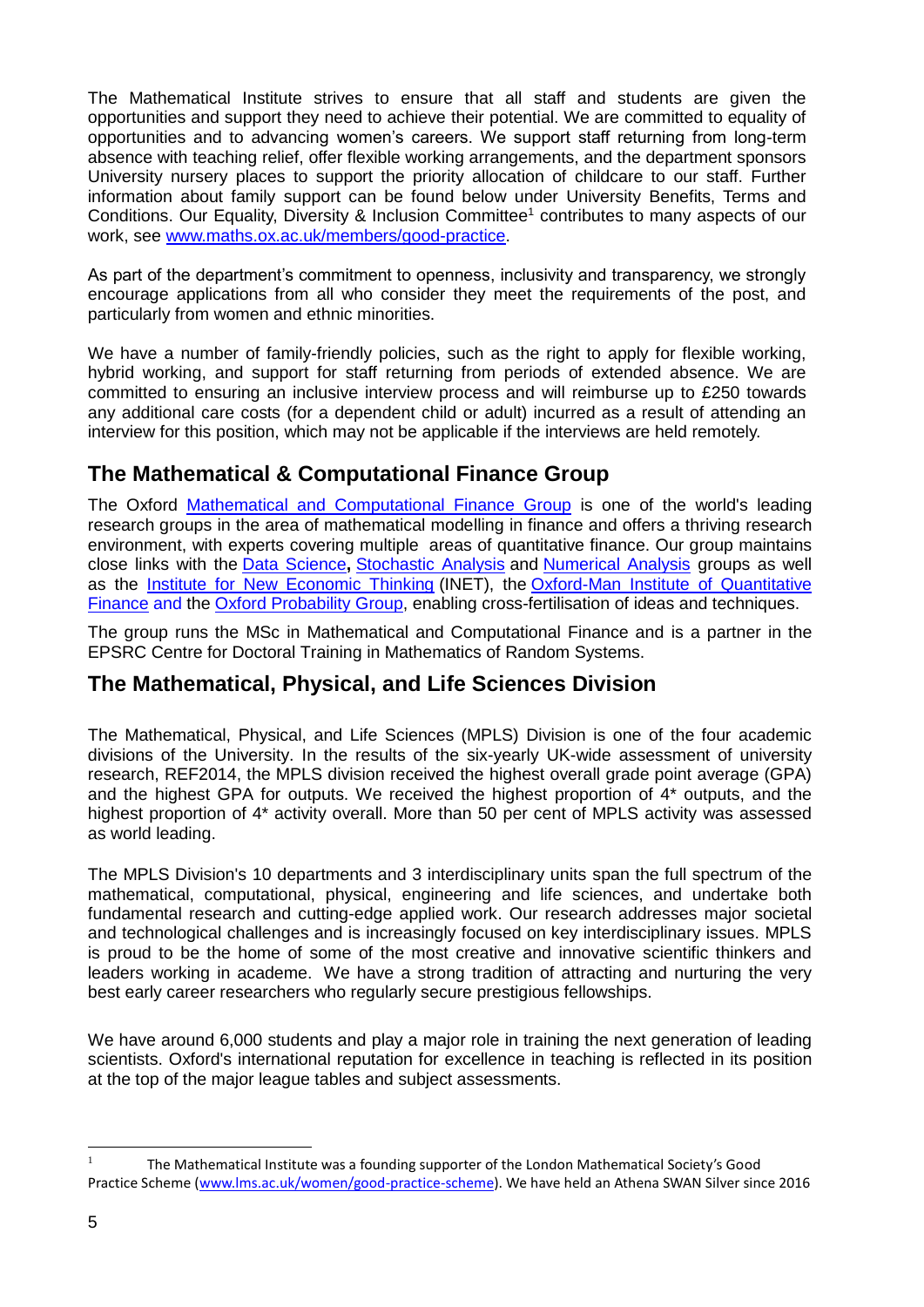MPLS is dedicated to bringing the wonder and potential of science to the attention of audiences far beyond the world of academia. We have a strong commitment to supporting public engagement in science through initiatives including the Oxford Sparks portal [\(http://www.oxfordsparks.net/\)](http://www.oxfordsparks.net/) and a large variety of outreach activities. We also endeavour to bring the potential of our scientific efforts forward for practical and beneficial application to the real world and our desire is to link our best scientific minds with industry and public policy makers.

For more information about the MPLS division, please visit:<http://www.mpls.ox.ac.uk/>

# **About the University of Oxford**

Welcome to the University of Oxford. We aim to lead the world in research and education for the benefit of society both in the UK and globally. Oxford's researchers engage with academic, commercial and cultural partners across the world to stimulate high-quality research and enable innovation through a broad range of social, policy and economic impacts.

We believe our strengths lie both in empowering individuals and teams to address fundamental questions of global significance, while providing all our staff with a welcoming and inclusive workplace that enables everyone to develop and do their best work. Recognising that diversity is our strength, vital for innovation and creativity, we aspire to build a truly diverse community which values and respects every individual's unique contribution.

While we have long traditions of scholarship, we are also forward-looking, creative and cuttingedge. Oxford is one of Europe's most entrepreneurial universities and we rank first in the UK for university spin-outs, and in recent years we have spun out 15-20 new companies every year. We are also recognised as leaders in support for social enterprise.

Join us and you will find a unique, democratic and international community, a great range of staff benefits and access to a vibrant array of cultural activities in the beautiful city of Oxford.

For more information, please visit [www.ox.ac.uk/about/organisation.](http://www.ox.ac.uk/about/organisation)

# **How to Apply**

Applications are made through our e-recruitment system and you will find all the information you need about how to apply on our Jobs website [https://www.jobs.ox.ac.uk/how-to-apply.](https://www.jobs.ox.ac.uk/how-to-apply)

Your application will be judged solely on the basis of how you demonstrate that you meet the selection criteria stated in the job description.

You will also be required to upload;

- 1.Your full CV
- 2. List of Publications
- 3. Details of Teaching Experience
- 4.Statement of Research Interests
- 5.Supporting Statement

The supporting statement must explain how you meet each of the selection criteria for the post using examples of your skills and experience. This may include experience gained in employment, education, or during career breaks (such as time out to care for dependants).

Please upload all documents **as PDF files** with your name and the document type in the filename, quoting vacancy reference **157280.**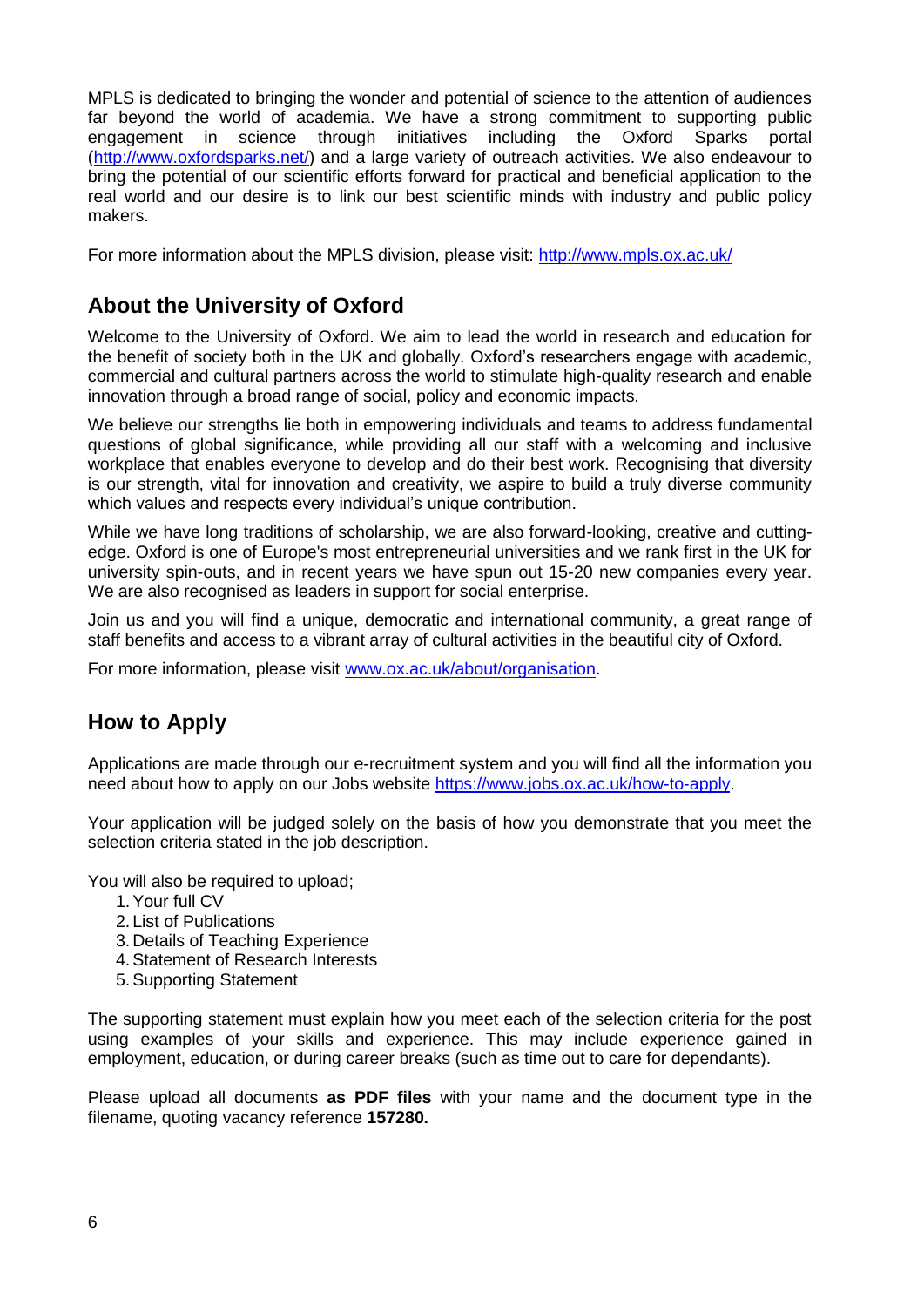Please also give details of the names and contact details (postal and e-mail addresses and telephone number) of **three** referees (not more than two of whom should be from the same university/institution).

**Reference letters form an important part of your application and it is your responsibility to ask all three of your referees to send their reference to [vacancies@maths.ox.ac.uk](mailto:vacancies@maths.ox.ac.uk)** *by the closing date* **(a letter by email is sufficient)***.* **The University will also assume that it is free to approach your referees at any stage unless your application specifies otherwise, but the onus is on you to have the letters sent.** 

All applications must be received by **12.00 noon UK time** on **Monday 9th May 2022.**

Interviews will be taking place on **Friday 27th May 2022**.

### **Information for priority candidates**

A priority candidate is a University employee who is seeking redeployment because they have been advised that they are at risk of redundancy, or on grounds of ill-health/disability. Priority candidates are issued with a redeployment letter by their employing department(s). If you are a priority candidate, please ensure that you attach your redeployment letter to your

application (or email it to the contact address on the advert if the application form used for the vacancy does not allow attachments).

**DATA PROTECTION:** All data supplied by applicants will be used only for the purposes of determining their suitability for the post, and will be held in accordance with the principles of the Data Protection Act 1998 and the department's data protection policy. <https://www.maths.ox.ac.uk/members/policies/data-protection/statement>

Due to the large volume of recruitment that the department administers we are unable to provide feedback to non-shortlisted applicants.

# **If you need help**

Help and support is available from:<https://hrsystems.admin.ox.ac.uk/recruitment-support>

If you require any further assistance please email [recruitment.support@admin.ox.ac.uk.](mailto:recruitment.support@admin.ox.ac.uk)

To return to the online application at any stage, please go to: [www.recruit.ox.ac.uk.](http://www.recruit.ox.ac.uk/)

Please note that you will receive an automated email from our e-recruitment system to confirm receipt of your application. **Please check your spam/junk mail** if you do not receive this email.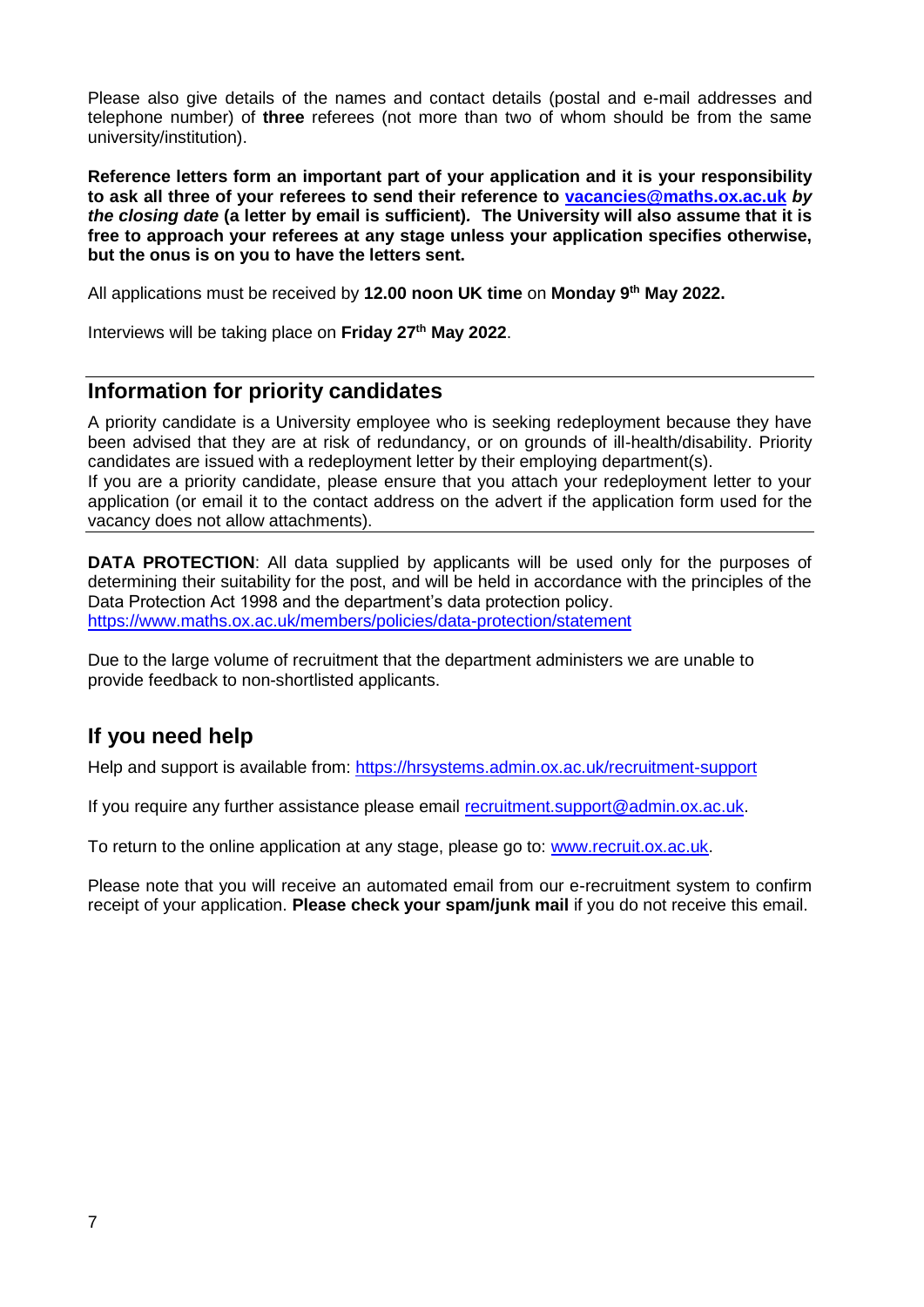# **Important information for candidates**

#### **Data Privacy**

Please note that any personal data submitted to the University as part of the job application process will be processed in accordance with the GDPR and related UK data protection legislation. For further information, please see the University's Privacy Notice for Job Applicants at: [https://compliance.admin.ox.ac.uk/job-applicant-privacy-policy.](https://compliance.admin.ox.ac.uk/job-applicant-privacy-policy) The University's Policy on Data Protection is available at: [https://compliance.admin.ox.ac.uk/data-protection-policy.](https://compliance.admin.ox.ac.uk/data-protection-policy)

### **The University's policy on retirement**

The University operates an Employer Justified Retirement Age (EJRA) for all academic posts and some academic-related posts. The University has adopted an EJRA of 30 September before the 69th birthday for all academic and academic-related staff in posts at **grade 8 and above**. The justification for this is explained at:<https://hr.admin.ox.ac.uk/the-ejra>

For **existing** employees, any employment beyond the retirement age is subject to approval through the procedures:<https://hr.admin.ox.ac.uk/the-ejra>

There is no normal or fixed age at which staff in posts at **grades 1–7** have to retire. Staff at these grades may elect to retire in accordance with the rules of the applicable pension scheme, as may be amended from time to time.

### **Equality of opportunity**

Entry into employment with the University and progression within employment will be determined only by personal merit and the application of criteria which are related to the duties of each particular post and the relevant salary structure. In all cases, ability to perform the job will be the primary consideration. No applicant or member of staff shall be discriminated against because of age, disability, gender reassignment, marriage or civil partnership, pregnancy or maternity, race, religion or belief, sex, or sexual orientation.